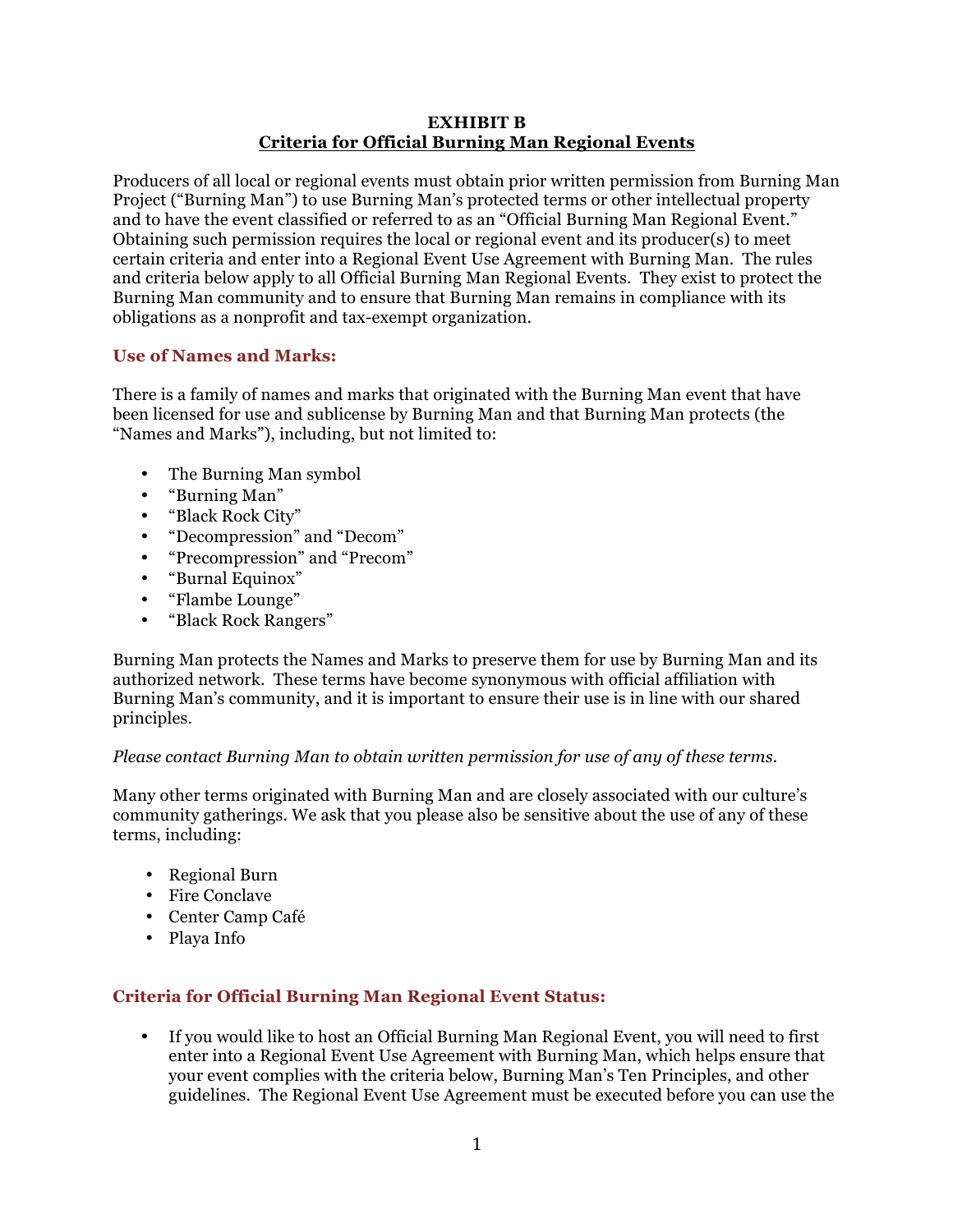Names and Marks or other intellectual property that Burning Man owns, controls, or is licensed to use, and before your event can be referred to as an "Official Burning Man Regional Event." Burning Man retains sole discretion to determine whether to grant an event the status of an Official Burning Man Regional Event.

- The event should aim to involve and benefit the entire community, rather than just one or two theme camps/entities. Subject to limitations based on capacity restrictions, ticket prices, and other reasonable constraints and considerations, the event should be open to all, and everyone should be welcome to participate in creating the event and expressing themselves at it—provided such participation is not in conflict with the Ten Principles, the terms of the Regional Event Use Agreement, or any applicable laws or regulations.
- The event should seek to provide a forum for artistic expression of the widest range possible. Not simply music, for example, but all kinds of creative expression should be welcome. Burning Man also encourages including first-time artists and performers in the event.
- The event—including its planning, organizing, marketing, promotion, and operation must adhere to the Ten Principles of Burning Man.
	- o See http://burningman.org/culture/philosophical-center/10-principles/.
- The producer of the event must obtain and comply with all necessary permits and licenses (e.g., occupancy, fire, sound, etc.) and comply with all applicable laws and regulations in producing the event.
- The producer of the event must obtain appropriate insurance coverage for the event, and name "Black Rock City LLC" and "Burning Man Project" as additional insured parties. The address for both entities for such purpose is: 660 Alabama Street  $-4<sup>th</sup>$  Floor, San Francisco, CA 94110. While insurance coverage is required for all Official Burning Man Regional Events, Burning Man may waive the requirement that Burning Man Project and Black Rock City LLC be named as additional insured parties when compliance with this requirement is not possible or practical.
- The producer of the event must ensure that the event will have appropriate safety, medical, security, and fire safety plans and procedures in place.
- As the producer, you understand that neither Burning Man nor Black Rock City LLC has agreed to or will manage or supervise your event, and that you are responsible for any claim, loss, cost, expense, damage, or other liability arising out of or in connection with the event. Neither Burning Man nor Black Rock City LLC accepts any liability in connection with the event.
- The producer of the event may issue tickets and charge an admission fee for the event. Should tickets be issued for the event, they must contain a statement indicating that neither Burning Man nor Black Rock City LLC is a producer or organizer of the event, and Burning Man Black Rock City LLC accept no liability arising out of or in connection with the event. If charging for admission to the event, all accounting related to the event must be transparent (*i.e.*, the financials related to the event must be reported to the community, with results either being tracked in real time online or posted publicly within 30 days of the conclusion of the event or by the end of the producer's financial accounting period) and in accordance with applicable local and national tax laws and accounting standards. The producer of the event must also provide by email to regionals@burningman.org and officialevents@burningman.org, within 30 days of the conclusion of the event or by the end of the producer's financial reporting period, a financial report in accordance with the generally accepted accounting principles of the country in which the event is held. The report must also include the following